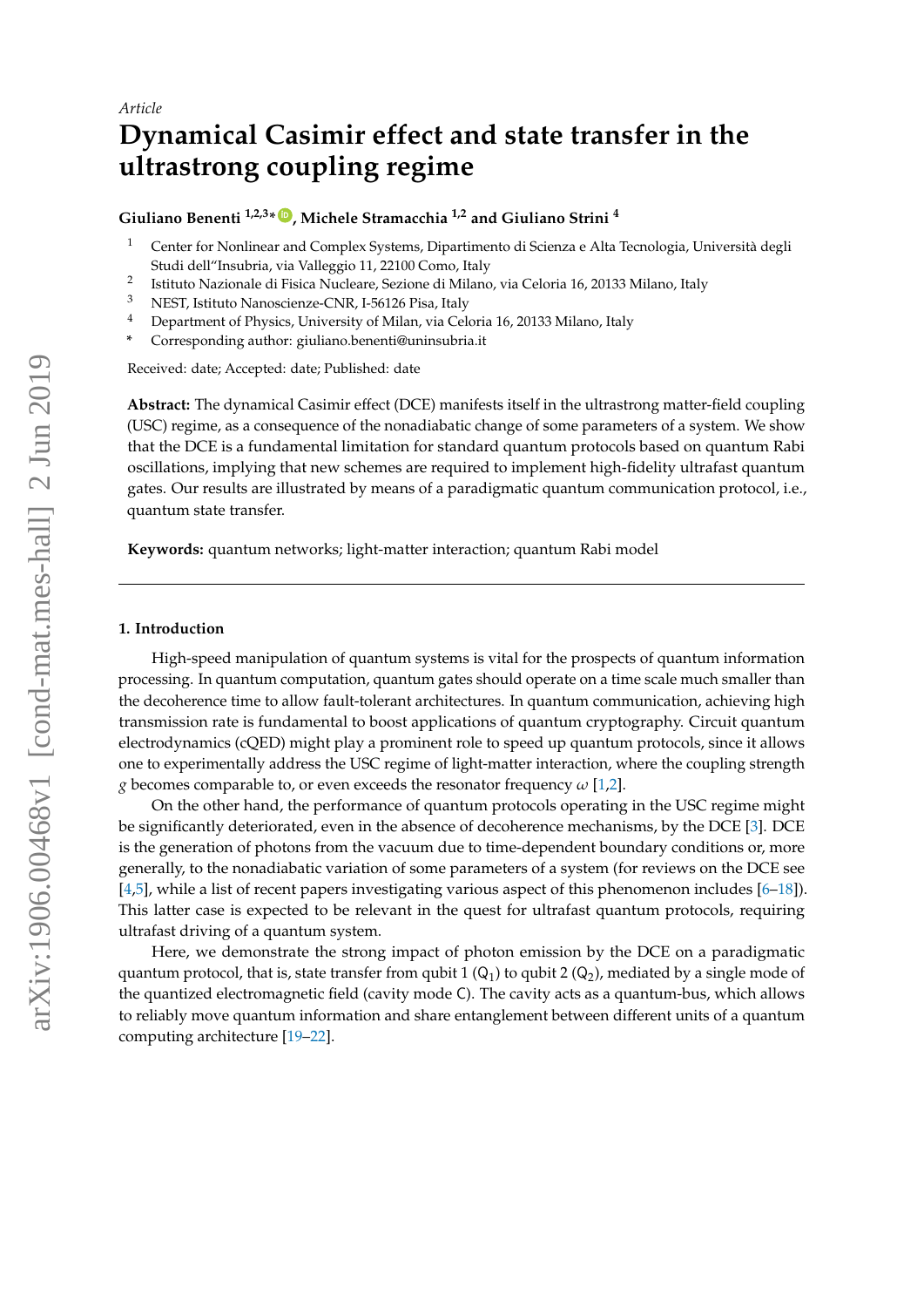## **2. Model**

The qubits-cavity dynamics is described by the quantum Rabi Hamiltonian [\[23–](#page-3-9)[25\]](#page-3-10), with switchable couplings:

<span id="page-1-0"></span>
$$
H(t) = H_0 + H_I(t),
$$
  
\n
$$
H_0 = -\frac{1}{2} \sum_{k=1}^{2} \omega_k \sigma_z^{(k)} + \omega \left( a^{\dagger} a + \frac{1}{2} \right),
$$
  
\n
$$
H_I(t) = \sum_{k=1}^{2} f_k(t) \left[ g_k \sigma_+^{(k)} \left( a^{\dagger} + a \right) + g_k^{\star} \sigma_-^{(k)} \left( a^{\dagger} + a \right) \right],
$$
\n(1)

where we set  $\hbar=1$ ,  $\sigma_i^{(k)}$ *i*<sup>(*k*</sup>)</sup> (*i* = *x*, *y*, *z*) are the Pauli matrices for qubit Q<sub>*k*</sub> (*k* = 1, 2),  $\sigma_{\pm}^{(k)} = \frac{1}{2} (\sigma_x^{(k)} \mp i \sigma_y^{(k)})$ are the rising and lowering operators for the two-level system:  $\sigma^{(k)}_+|g\rangle_k = |e\rangle_k$ ,  $\sigma^{(k)}_+|e\rangle_k = 0$ ,  $\sigma^{(k)}_-|g\rangle_k = 0$  $(0, \sigma^{(k)}_-|e\rangle_k = |g\rangle_k$ ; the operators  $a^{\dagger}$  and  $a$  create and annihilate a photon:  $a^{\dagger} |n\rangle =$ √  $n+1|n+1\rangle$ ,  $a|n\rangle = \sqrt{n}|n-1\rangle$ ,  $|n\rangle$  being the Fock state with *n* photons. The switching on/off of the couplings is governed by the functions  $f_k(t)$ , in the manner detailed below. For simplicity's sake, we consider the resonant case ( $\omega_1 = \omega_2 \equiv \omega$ ) and the coupling strengths  $g_1 = g_2 \equiv g \in \mathbb{R}$ . The rotating-wave approximation (RWA) is obtained when we neglect the terms  $\sigma_+^{(k)} a^\dagger$ , which simultaneously excites  $Q_k$  and creates a photon, and  $\sigma_-^{(k)}$ a, which de-excites  $Q_k$  and annihilates a photon. In this limit, Hamiltonian [\(1\)](#page-1-0) reduces to the Jaynes-Cummings Hamiltonian [\[23](#page-3-9)[,24\]](#page-3-11), with a switchable coupling. We set  $\omega = 1$ , so that in the RWA the swapping time needed to transfer an excitation from one qubit to the field or vice versa ( $|e\rangle_k|0\rangle\leftrightarrow|g\rangle_k|1\rangle)$  is  $\tau=\pi/2g$  and the vacuum Rabi frequency  $\Omega=g.$  The RWA approximation is a good approximation when  $g/\omega \ll 1$  but fails in the USC regime. We work in the interaction picture, where the effective Hamiltonian at resonance is given by  $\tilde{H}(t) = e^{iH_0t}H_I(t)e^{-iH_0t}$ (we will omit the tilde from now on).

#### **3. Rabi-type state-transfer protocol**

In order to transfer a generic pure state  $|\psi\rangle = \alpha|g\rangle + \beta|e\rangle$  from qubit  $Q_1$  to qubit  $Q_2$ , we consider the following quantum protocol, based on quantum Rabi oscillations. We first discuss the protocol within RWA, where the state transfer is exact. Initially,  $Q_1$  is prepared in the state  $|\psi\rangle$ , while  $Q_2$  and the cavity mode C are in their ground state. Then  $Q_1$  interacts with C, for a time  $\tau$ , so that the cavity is at the end in the state  $|\tilde{\psi}\rangle = \alpha|0\rangle - i\beta|1\rangle$  and  $Q_1$  in  $|g\rangle$ . The coupling of  $Q_1$  with C is then switched off and Q<sub>2</sub> interacts with C, for a time  $\tau$ . As a result, the state of Q<sub>2</sub> is driven to  $|\hat{\psi}\rangle = \alpha|g\rangle - \beta|e\rangle$ , while C is left in  $|0\rangle$ . The transfer of state  $|\psi\rangle$  to qubit  $Q_2$  is recovered after a rotation through an angle  $\pi$  about the *z* axis of the Bloch sphere for that qubit. When the terms beyond the RWA are taken into account, state transfer is no longer perfect and the final state of  $Q_2$  is given by

$$
\rho' = \text{Tr}_{Q_1C}[U(|\psi\rangle_{11}\langle\psi|\otimes|0\rangle\langle0|\otimes|g\rangle_{22}\langle g|)U^{\dagger}], \qquad (2)
$$

with *U* unitary time evolution operator for  $Q_1CQ_2$ , determined by the above described quantum protocol. We consider sudden switch on/off of the couplings, i.e.  $f_1(t) = 1$  for  $0 \le t \le \tau$ ,  $f_1(t) = 0$ otherwise;  $f_2(t) = 1$  for  $\tau \le t \le 2\tau$ ,  $f_2(t) = 0$  otherwise. The quality of state transfer is measured by the fidelity

$$
F = \langle \psi | \rho' | \psi \rangle. \tag{3}
$$

In the Jaynes-Cummings limit, the state transfer is perfect and the fidelity  $F = 1$ .

#### **4. Results**

The fidelity *F* as a function of the coupling strength *g* is shown in Figure [1](#page-2-0) (left plot, full curve), for a specific state  $|\psi\rangle$ , while the dependence of *F* on the initial state can be seen (for a value of *g* in the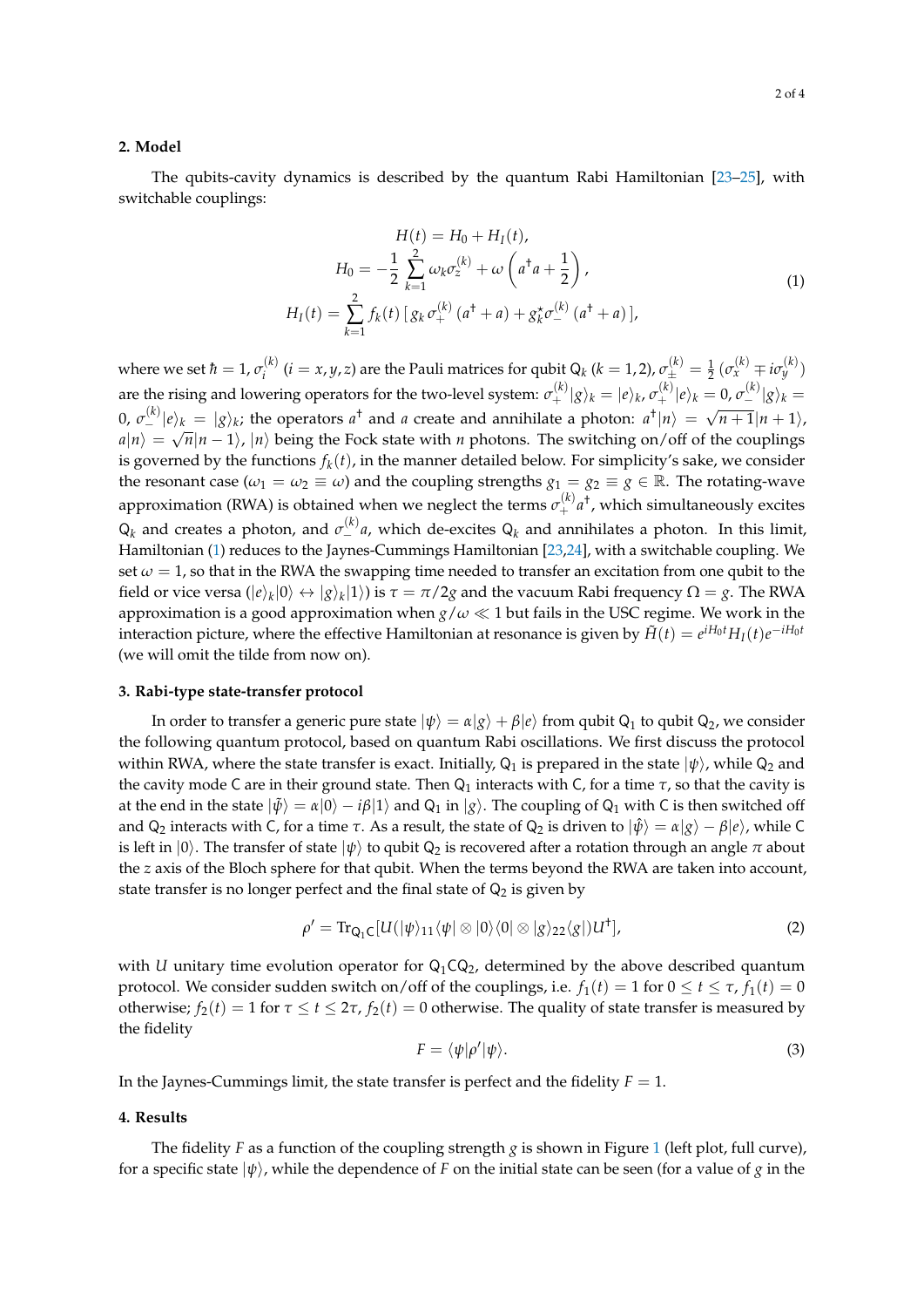USC regime) in the right plot of the same figure. The state transfer is perfect  $(F = 1)$  in the RWA limit  $g \rightarrow 0$ . In the ultrastrong coupling regime ( $g > 0.1$ ), *F* drops significantly. Moreover, the fidelity is a non-monotonic function of the coupling strength, with maxima at  $g_k^{(M)} \approx \omega/(2k+1)$  and minima at  $g_k^{(m)}\approx\omega/(2k)$  ( $k=1,2,...;$   $\omega=1$  in our units). This regular structure is a consequence of the terms beyond the RWA in Hamiltonian [\(1\)](#page-1-0). Indeed, the Bloch vector (of  $Q_1$  when  $Q_1$  and C are coupled or of Q<sup>2</sup> when the interaction is between Q<sup>2</sup> and *C*) rotates with a speed oscillating with frequency 2*ω* and therefore also the distance between the exact and the RWA evolution exhibits oscillations of frequency 2*ω* [\[26\]](#page-3-12).

<span id="page-2-0"></span>

**Figure 1.** Left: for the initial state  $|\psi\rangle = \sqrt{0.2} |g\rangle + i \sqrt{0.8} |e\rangle$ , fidelity *F* (full curve, left axis) and mean photon number  $\langle n \rangle$  (right axis, dashed curve) as a function of the qubit-cavity coupling strength *g*. The mean photon number is also shown for the pure DCE (dotted curve). Right: Contour plot for fidelity as a function of the Bloch sphere angles  $\theta$  and  $\varphi$  for the input state, at  $g = 0.4$ .

The strong connection between the fidelity decay and the DCE is witnessed by the fact that the fidelity exhibits anticorrelation of peaks and valleys with the mean number  $\langle n \rangle$  of photons generated in the cavity, both at the end of the protocol (dashed curve in the left plot of Figure [1\)](#page-2-0) and for the "pure" DCE (dot-dashed curve in the same figure). In the latter case, qubit  $Q_2$  and the cavity C are prepared in their ground state and the evolution of system Q1C is followed up to time *τ*. Note that the evolution of a generic input state for  $Q_1$  also includes the evolution of the non-interacting ground-state  $|g\rangle_1|0\rangle$ , that is, the pure DCE. The photons generated by the pure DCE can lead to further, stimulated emission of photons but also to the coherent destruction of photons (anti-DCE [\[27](#page-3-13)[,28\]](#page-3-14)).

In the right plot of Figure [1,](#page-2-0) we show the dependence of the fidelity for the Rabi transfer protocol on the initial state,  $|\psi\rangle = \cos(\theta/2)|g\rangle + e^{i\phi}\sin(\theta/2)|e\rangle$ , for  $g = 0.4$ . While in this regime the fidelity is in general significantly deteriorated ( $F \approx 0.8 - 0.9$ ), a non trivial dependence on the Bloch sphere angles  $\theta$  and  $\varphi$  can be seen.

#### **5. Discussion**

We have shown that the DCE severely limits the performance of quantum information protocols in the ultra-strong coupling regime, even in the ideal case considered here where dynamics is not affected by dissipation. While the results presented above are for the state transfer protocol, we have shown in [\[3\]](#page-3-2) that more generally the DCE puts an intrinsic limit to the capability of the Rabi-based protocols to transmit quantum information. Novel schemes are required in order to counteract the DCE. Preliminary results [\[29\]](#page-3-15) with a protocol inspired by stimulated Raman adiabatic passage (STIRAP) [\[30\]](#page-3-16) show enhanced reliability of state transfer up to relatively large  $g \approx 0.2$ , also in presence of cavity damping. Optimal control techniques [\[16,](#page-3-17)[31\]](#page-3-18) could also be applied to this problem, with foreseen further improvements for the reliability of quantum protocols in the USC regime.